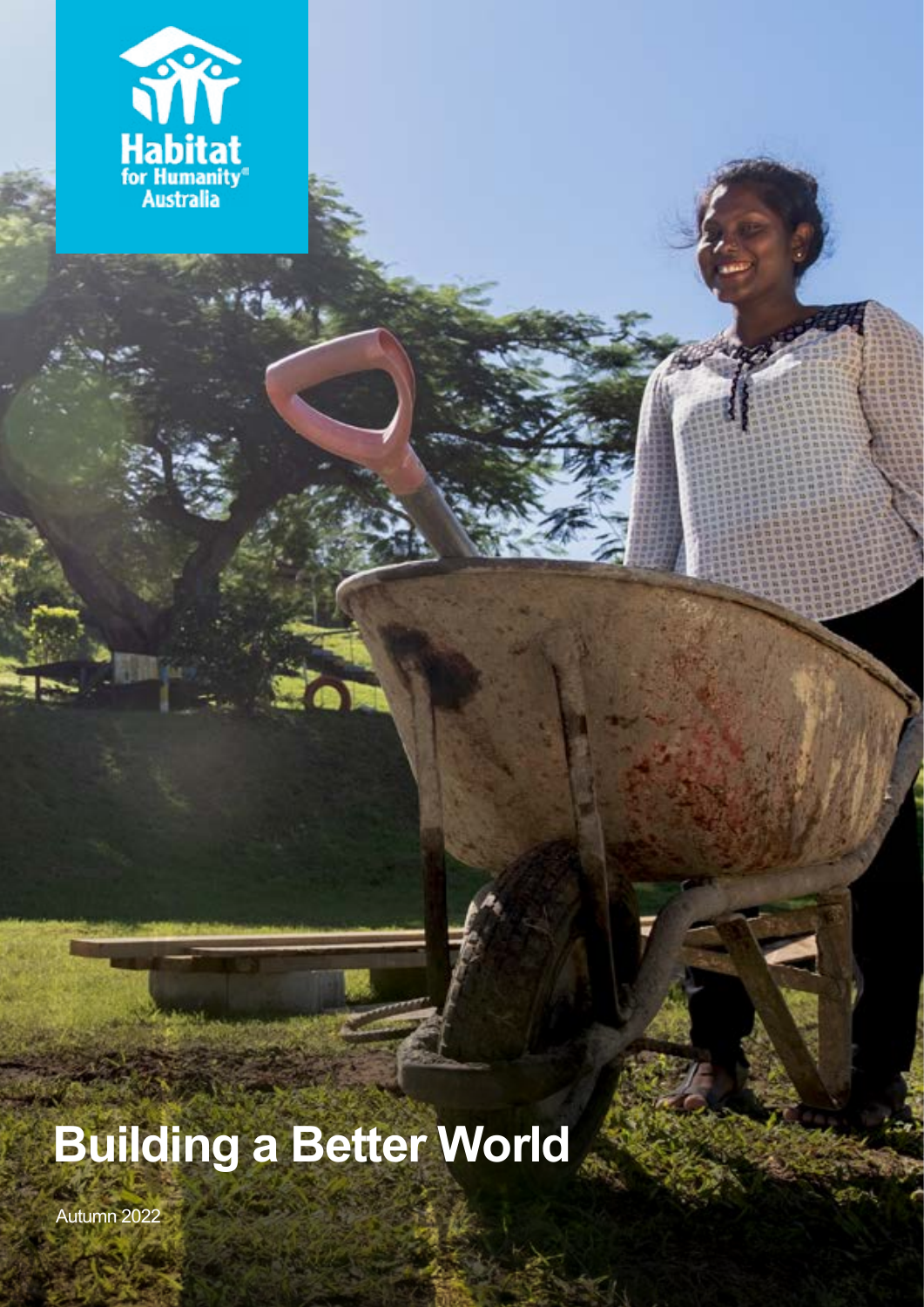We know that \$1 spend on reducing the risk of disasters saves up to \$7 in response. We work to reduce vulnerabilities and build community resilience - especially those located in disasterprone regions.

We know that people with shelter assistance are safer and more self-reliant when faced with extreme weather events. We incorporate proper building techniques to make homes better able to withstand future shocks.

#### **Direct Impacts**

- Climate protection
- Immediate safety and security
- Privacy and dignity
- Facilitating access to additional services

#### **Indirect Impacts**

Together with local partners, our aim is to help families and communities build back safer. This means working with them and taking a long-term view of what they may require, aside from immediate repairs.

- Health
- Livelihood improvements
- Education
- Food Security
- Economic Growth and gender equality



## **escaping domestic violence**

## **Disaster Risk Reduction and Response**

On January 15, underwater volcano Hunga-Tonga-Hunga-Ha'apai violently erupted, causing a major catastrophe for Tonga. We continue to support the people of Tonga to rebuild and foster resilience in the face of this disaster.

Together with your support we have successfully repaired and strengthened more than 800 homes damaged during recent cyclones in Tonga - Gita and Harold. We will be working closely with our partners to respond to this devastating disaster, to reach the most vulnerable communities in need of vital repair work to their homes and sanitation facilities.

Thanks to kind and generous donations we can work alongside Tongan communities to rebuild their homes, and their lives.





## **Tonga Update**

Eleni\* and her three children, (son aged 18 and her two daughters, aged 14 and 7) arrived at refuge accommodation mid-last year.

Eleni had to flee the family home because of the significant physical, verbal, psychological and financial abuse her husband was perpetrating towards her.

Her marriage had been characterised by abuse since it began.

All of her children had witnessed the abuse, particularly her oldest son and the abuse had escalated since they had moved to Australia after fleeing their home country where they were persecuted as a minority.

They would fight about money. They would fight about her leaving the house. Her religion. Everything and anything. Her husband was extremely controlling of what she wore, where she went and who she could speak to.

After a very violent incident between Eleni and her husband, her son called the police who in turn called DVConnect (the main DV telephone line in Queensland). DVConnect assisted the family into a motel until refuge space could be found a few days later.

Support workers assisted Eleni to get the younger children into school and to get her son into a training program. Eleni also asked for assistance to enrol into an English course as her grasp of English was limited.



Eleni was seen for support sessions at least once a week and was assisted with food vouchers, transporting the children from school, taking her to appointments, court support to obtain a protection order, NDIS for the middle daughter and help to obtain secure and sustainable housing.

**Throughout the month of March, 450 corporate volunteers worked across a total of 45 days to help provide a safe, comfortable and healing space for women and their children, just like Eleni and her family.** 

Through our Brush with Kindness program, volunteers helped to paint and clean domestic violence refuges that are used to safely house countless families. The turnover is high, and the impact of this work is life changing.

A manager of one of the refuges expressed their gratitude for our volunteers. "This is a house that we have had for considerable time and it has had high tenant turnover and subsequently, it was looking very tired."

"Habitat for Humanity brings a new life to the house for the next tenant and we are grateful for their efforts. We would not be able to get our transitional houses renovated without their assistance and we are extremely grateful."

Without the support of our volunteers, refuges could not provide a welcome place for women and their children to stay, often resulting in them returning to their unsafe and dangerous situations.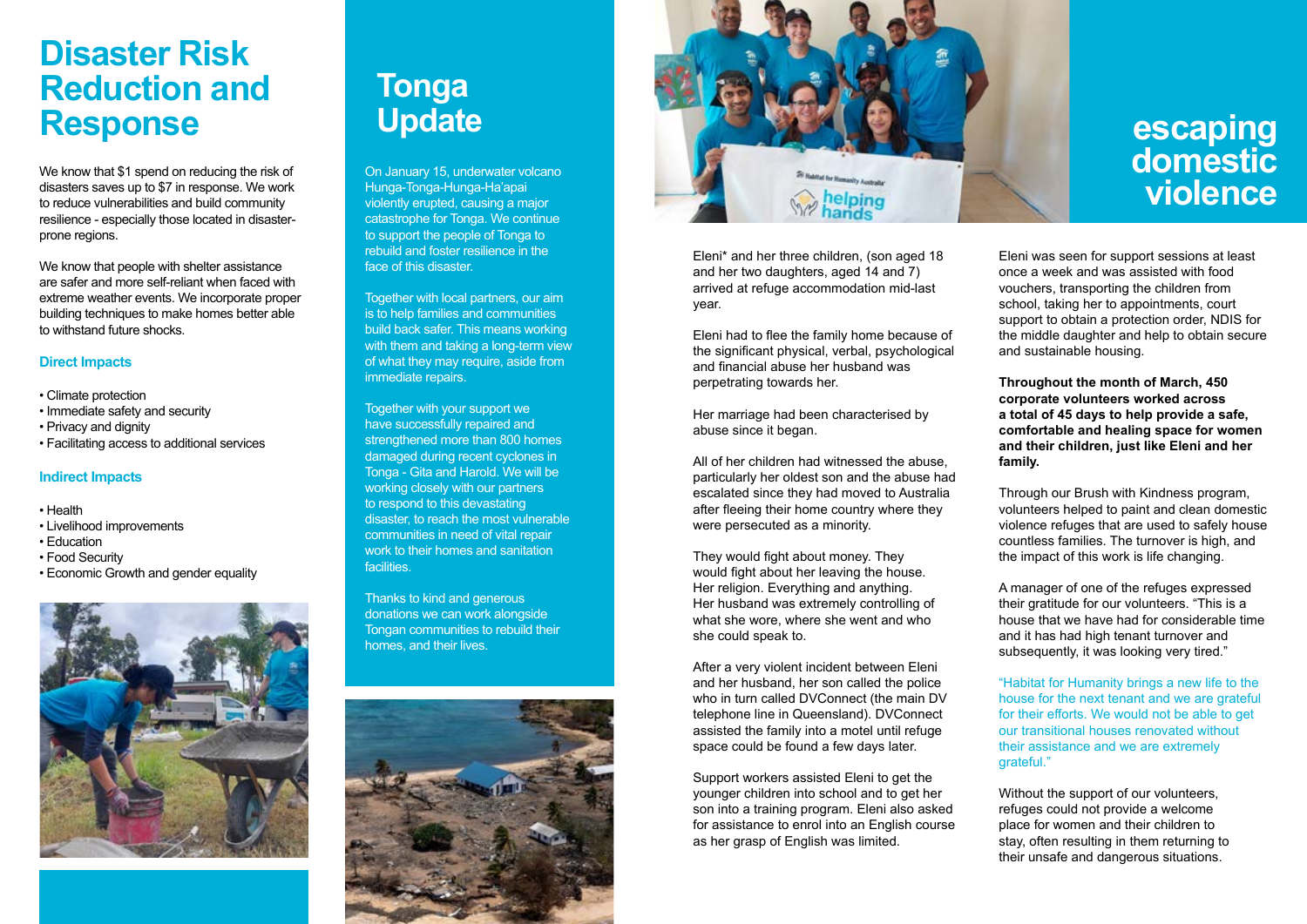Your support provides improved water, sanitation and hygiene (WASH) services in Fiji through our Water for Women project.







# **Water for<br>Women**

#### **BULA!**

Community members are involved in the design of the project, which aims to increase fair access to WASH for 50 communities. This project addresses the needs of the most marginalised in Fijian communities, most vulnerable to natural hazards and climate change. Through this project, women and girls, people with disabilities, and people from the LGBTIQ+ community will be the drivers of WASH in their communities, becoming actively engaged in changing behaviours.

Under new pandemic restrictions our teams continue to deliver training and building infrastructure in the 18 identified communities and 11 primary schools in the provinces of Ba and Ra.

#### **The Tippy Tap Takeover**

'Tippy Taps' are simple and economical hand-washing stations, made with commonly available materials and not dependent on a piped water supply. Since we've started introducing tippy tap building demonstrations in our training sessions, we have found that some of the communities we work in start erecting their own tippy taps even before our teams leave!

This is because tippy taps don't cost much to create, they don't use as much water as a running tap and can be setup anywhere, making hand washing a more convenient and frequent exercise.

Osea Suka and his family are one of Habitat Fiji's project partners in Navitilevu Village. Last year, Osea and other villagers completed a 3-day water, sanitation and hygiene training where they learnt about the benefits of Tippy Taps. Osea immediately went on to make 2 Tippy Taps after the training.

"I found that it was a very simple design that I could easily build, and at home my kids love to use it and it encourages them to wash their hands frequently especially after playing outside" shared Osea.

While many villages across Fiji have piped water, taps might be shared among a few households and are sometimes located quite far from homes. Village common areas like halls may not have taps nearby. Tippy Taps have become a solution for these situations. The Community health worker of Navitilevu - Rasilivia Navo says: "It's easy for people to use, and we've asked our youths to install tippy taps for our homes. For me, our bathroom and sanitation facilities are located quite a distance away, so I find that the tippy tap helps and encourages frequent hand washing."

#### **Building MHM Blocks in Schools**

Creating Menstrual Hygiene Management (MHM) blocks is a new initiative. Having good menstrual hygiene facilities in schools is an important part of helping young girls feel safe and comfortable in school. These MHM blocks will be fitted with a shower and change space that female students can use if they have their first periods in school or if their menses arrives unexpectedly.



#### **Family of Men build a MHM block**

Nalaba District School is one of six schools where Habitat is piloting the build of MHM blocks.

With the support of plumbers, School Manager Akini has been leading the build. Akini called on his brothers and cousins who all live in a close-knit farming community near the school to come and assist.

The build required a lot of commitment from the men as they had to walk a few kilometres to and from the construction site. They also had to leave their daily farming routine for the four-week period of the build. However, being able to provide a space for girls to deal with their first menses in school with dignity seemed to outweigh any of the challenges this family of men faced.

Volunteer Epeli said: "Building the MHM facility is something I'm truly proud of. When I attended the school, this was something that was not promoted and girls would often get teased in school if they had their menses during school hours."

Menstrual hygiene is still a taboo topic in some communities in Fiji. The work completed by this family of men not only helps young girls deal with their menses in a more dignified way, but it also challenges the conservative way menstrual hygiene is discussed within their community.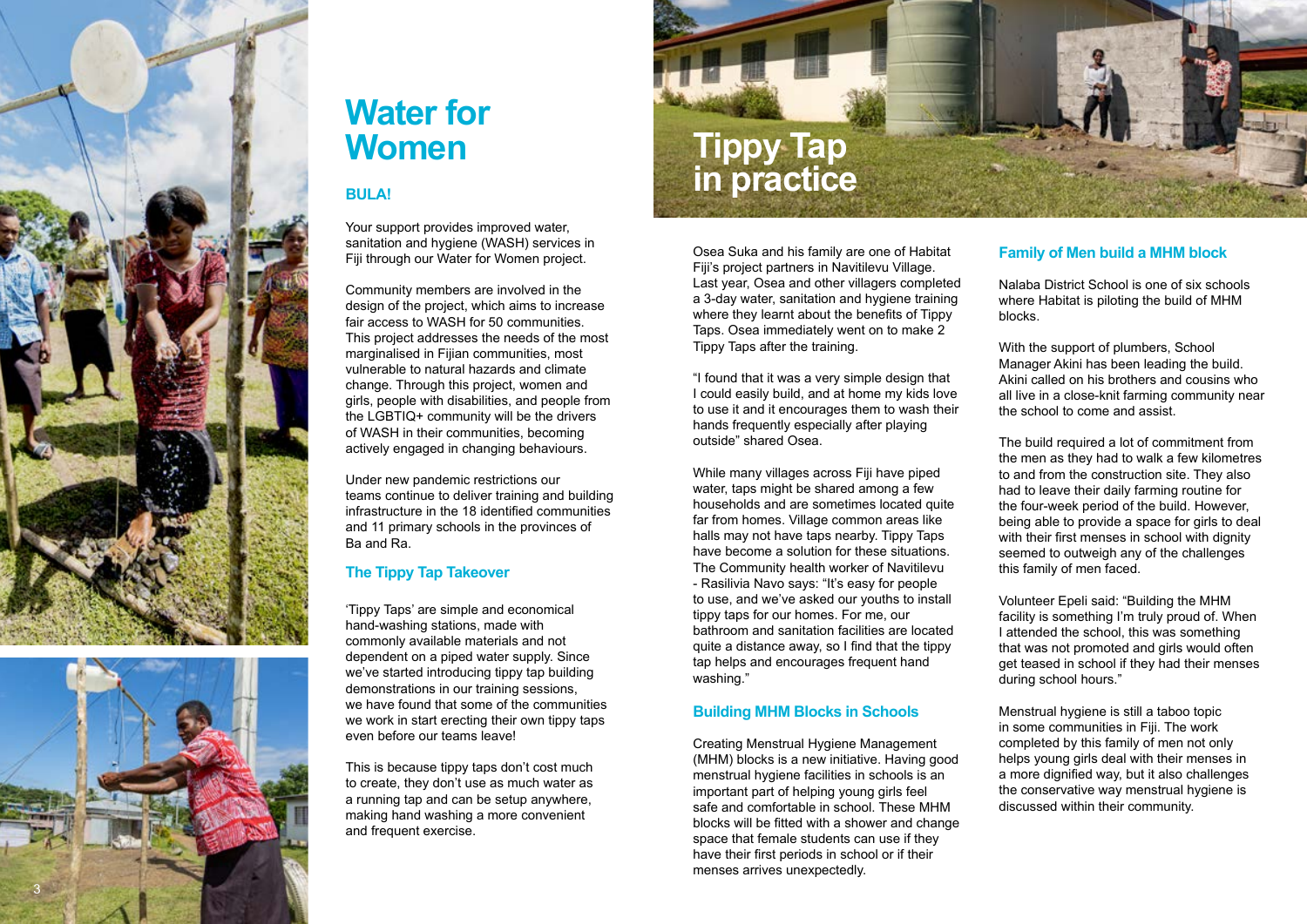#### Hike, Bike and Raft your way across **New Zealand's Coast**

#### Hike the breathtaking **Larapinta Trail**

Are you a thrill seeker? Join us on the 5 day Coast-to-Coast adrenaline adventure in picturesque New Zealand. Discover NZ's most diverse and remote landscapes by cycling, hiking, and white water rafting your way through the country. This stunning journey takes you from the Tasman Sea, over the Southern Alps to the shores of the Pacific Ocean.



We felt privileged to meet you and help in a small way. For more information email: volunteer@habitat.org.au 6 6 meet volunteer with a small way. Controller with a small way of the second way.

*Location: Christchurch, New Zealand Dates: January, 2023 Registration: \$200 Cost: \$2240 (flights not included) Fundraising: \$2,500*







Meet Caty. She lost everything in the 2019-20 Black Summer bushfires.



She designed and built her home with her own hands and the help of her friends.



Through tears, she beamed with pride as she showed us photos.



All that remained after the fires was this plastic Buddha



The Habitat team of volunteers created a garden and moved her veggie patch.



But more importantly, we showed her we care.

Join us on an epic 5-day adventure through Aboriginal Dreaming tracks and trek beside one of the world's oldest river systems. You will journey along the most spectacular and rewarding sections of the trail, gazing at the beautiful mountains, valleys, rivers and the dramatic desert landscapes of the Red Centre. You are then rewarded with delicious meals and banter with your new friends around the fireplace at night.

*Location: Larapinta Trail, Northern Territory Dates: 18th – 24th July 2022 Registration: \$440 Cost: \$2,999 (flights not included)*



## **hike for Habitat**

## **Eurobodalla Bushfire Recovery**